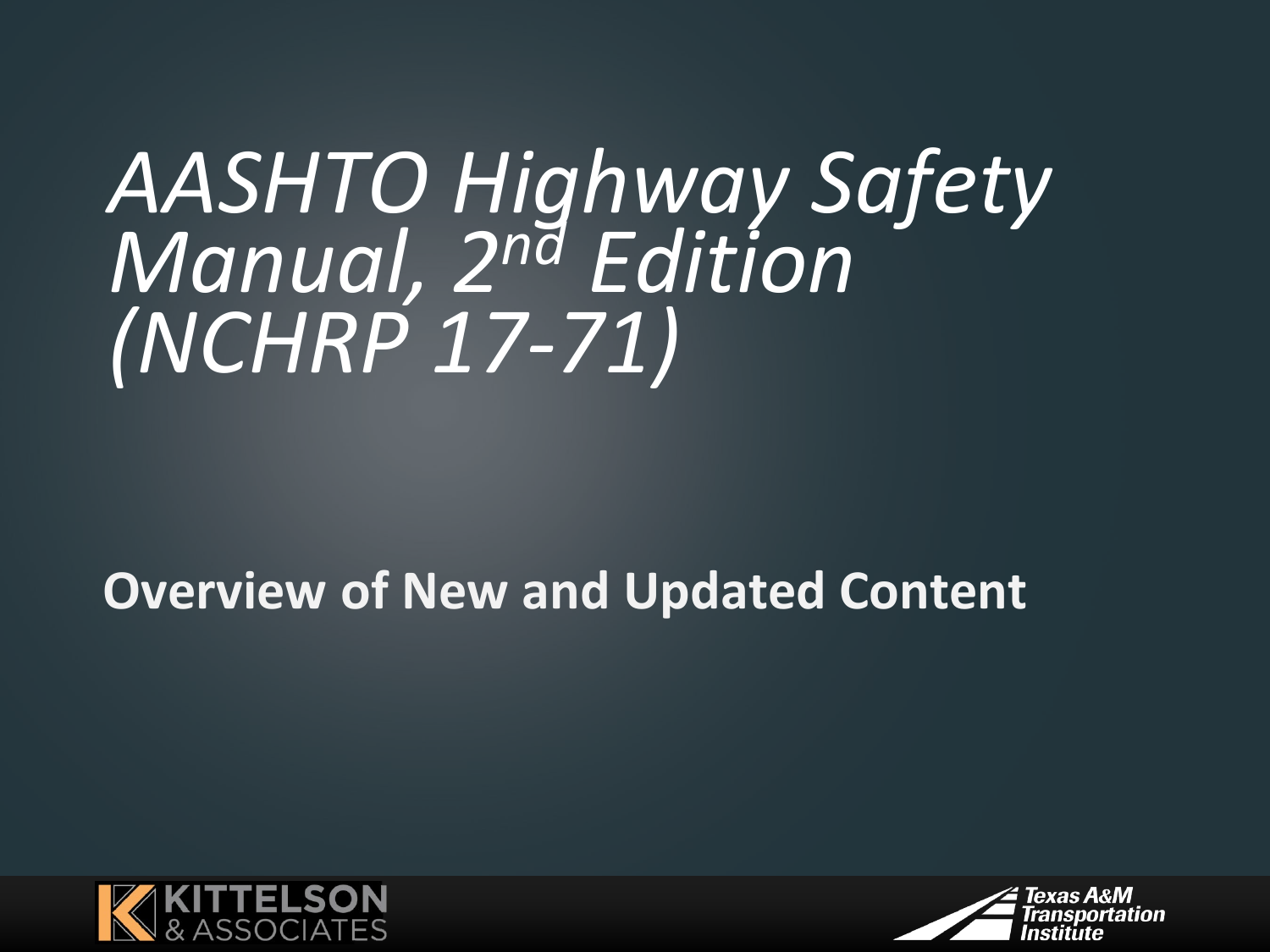# **CONTENT OF HSM (1ST EDITION)**





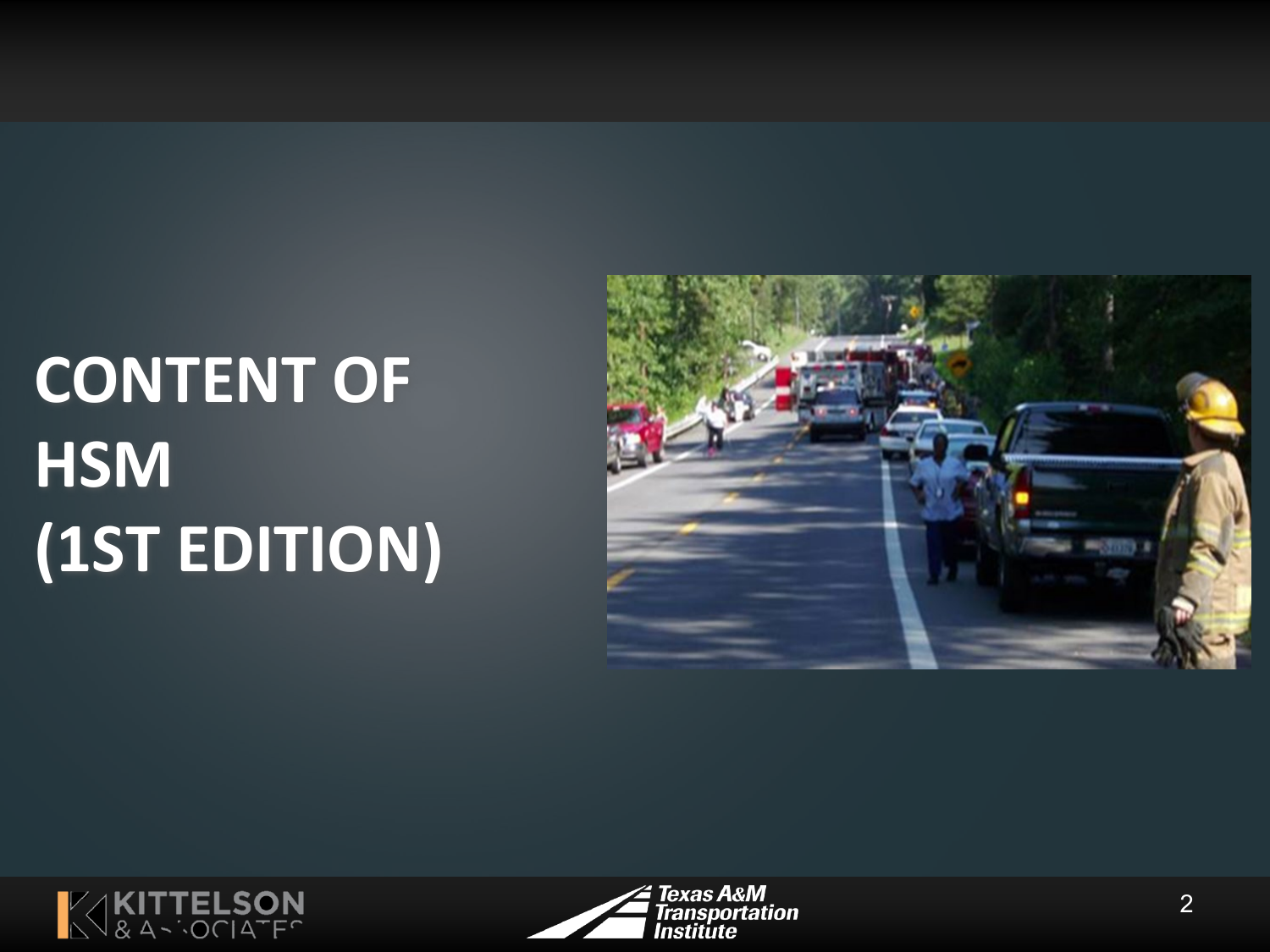#### **HSM Current Content**

| <b>Volume</b>  | Part              | <b>Description</b>                                                                                                                                  |
|----------------|-------------------|-----------------------------------------------------------------------------------------------------------------------------------------------------|
| 1              | A                 | <b>Introduction</b><br><b>Human Factors</b><br>$\bullet$<br><b>Fundamentals</b><br>$\bullet$                                                        |
| 1              | B                 | <b>Safety Management Process (including network</b><br>screening, diagnosis, economic assessment, etc.)                                             |
| $\overline{2}$ | $\mathbf C$       | <b>Safety Performance and SPFs for:</b><br><b>Rural Two-Lane Highways</b><br><b>Rural Multilane Highways</b><br><b>Urban and Suburban Arterials</b> |
| 3              | D                 | <b>Crash Modification Factors (Includes detailed list of</b><br>"HSM Approved" CMFs)                                                                |
|                | <b>Supplement</b> | <b>Safety Performance for Freeways, Interchanges, and</b><br><b>Terminal Intersections</b>                                                          |

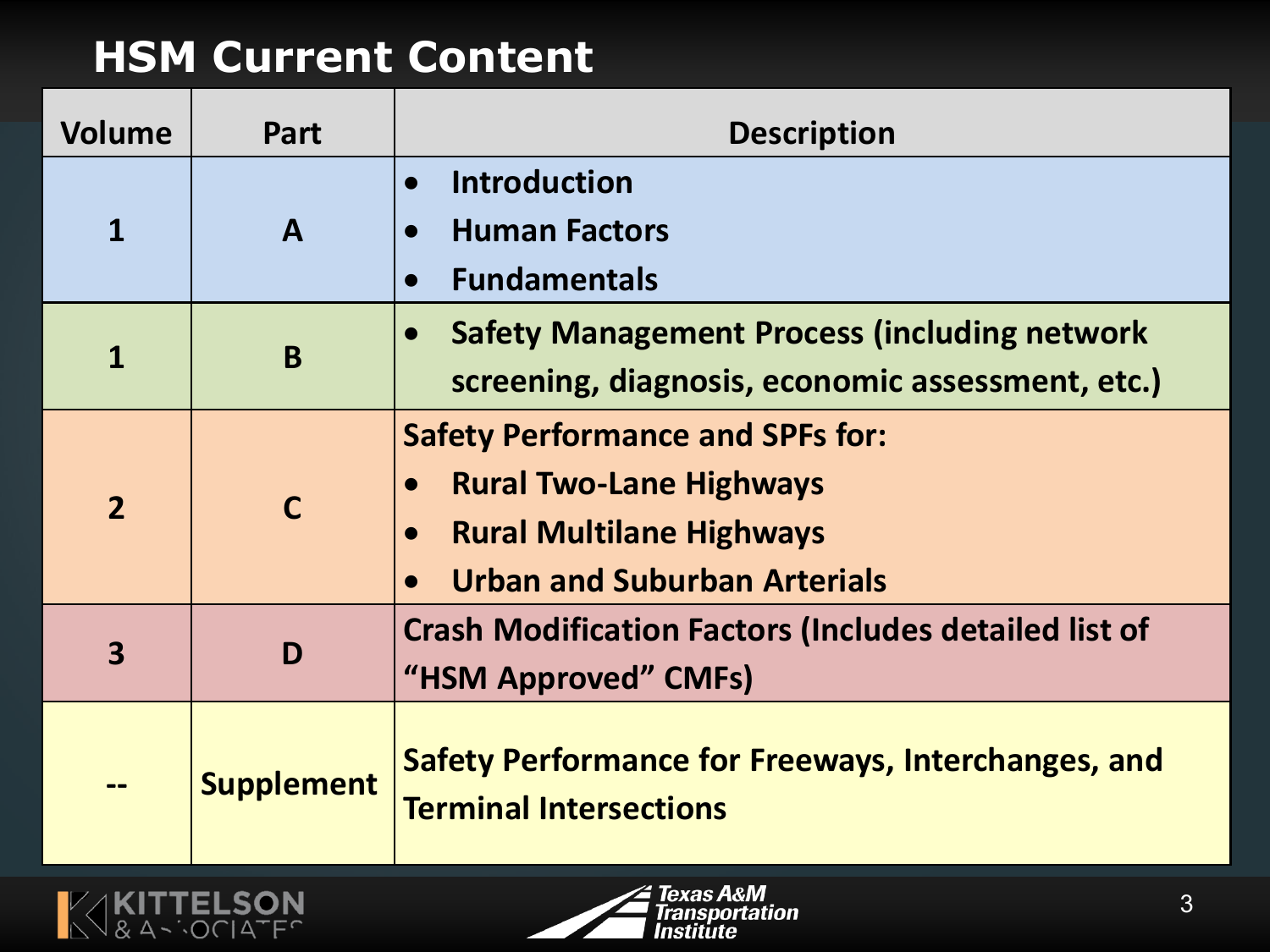## **Research Efforts to be Included**

- **NCHRP 17-71: HSM Production Contract (Active)**
- **NCHRP 17-72: Changes to Part D (Active)**
- **NCHRP 17-77: Systemic Safety Improvements (Active)**
- **NCHRP 17-84: Incorporating Bicycle and Pedestrian Methodologies into the HSM2 (Active)**
- **Other Completed Research Projects :**  NCHRP 17-54 (Roadside Features) NCHRP 17-62 (Crash Type and Severity)



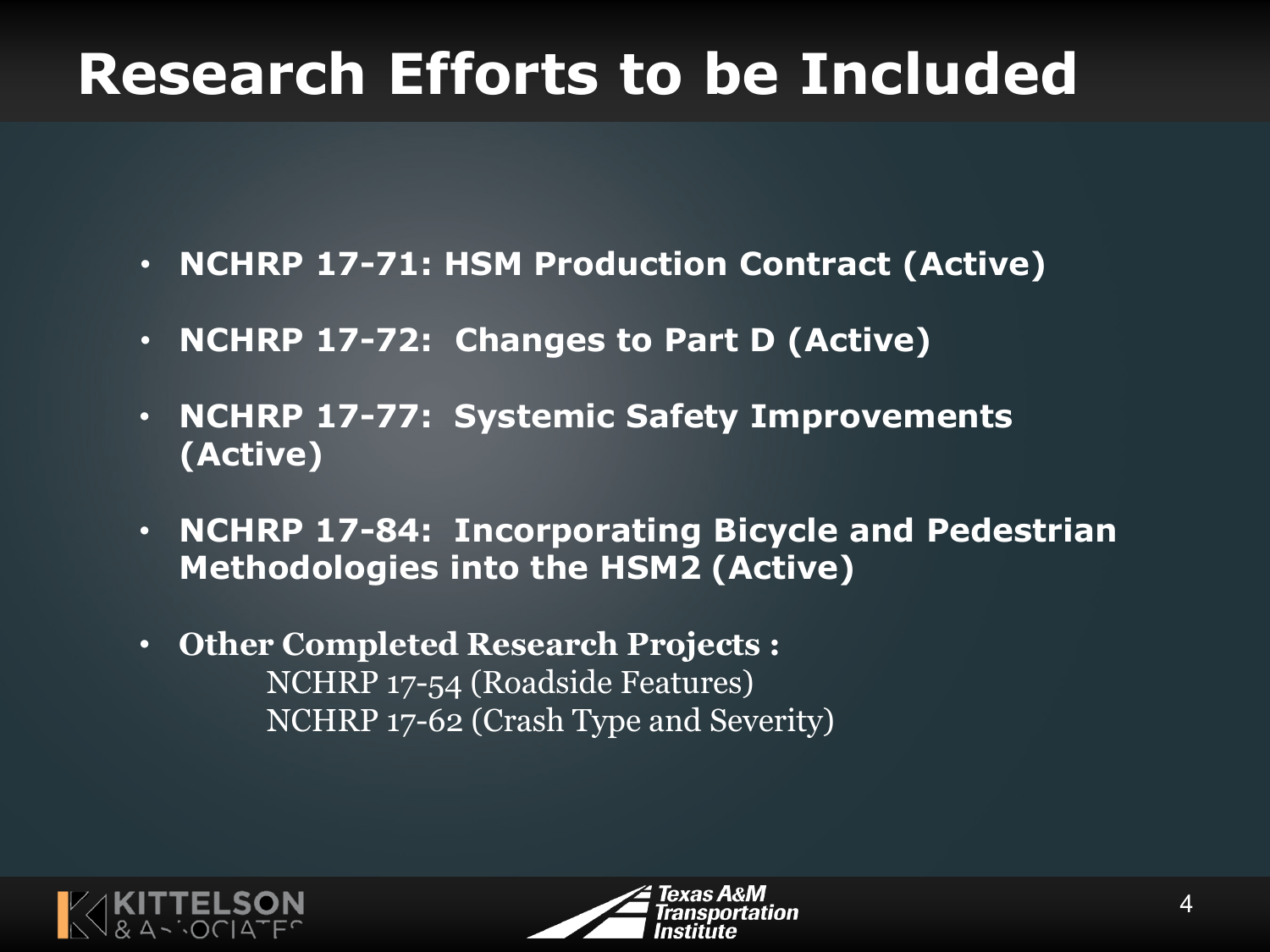# **NCHRP 17-71 Project:**  *HSM2 Production Contract*

Joe Toole, Kittelson (PI)



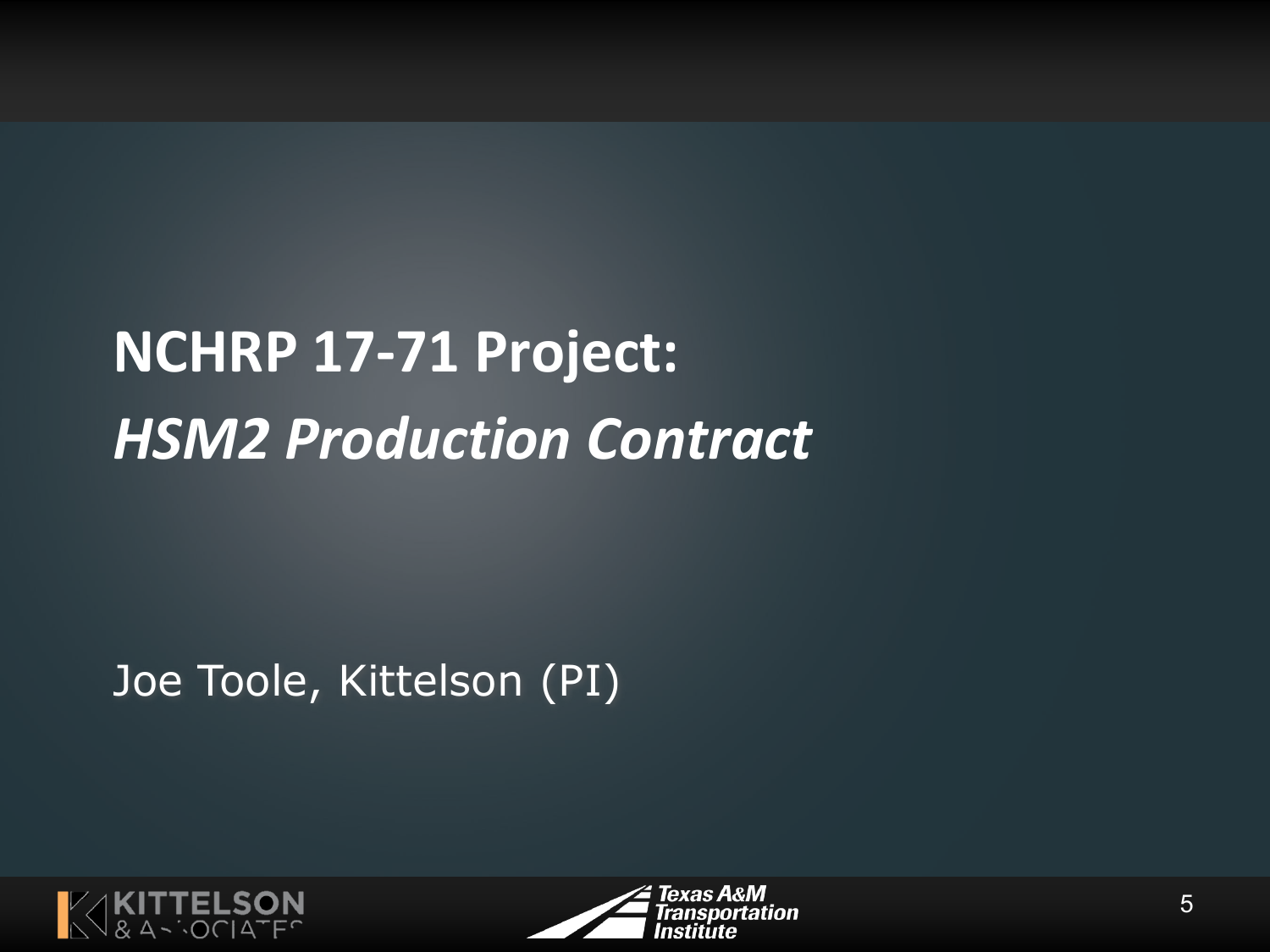# **NCHRP 17-72 Project:**  *Update of Crash Modification Factors for the Highway Safety Manual*

Raghavan Srinivasan (PI)



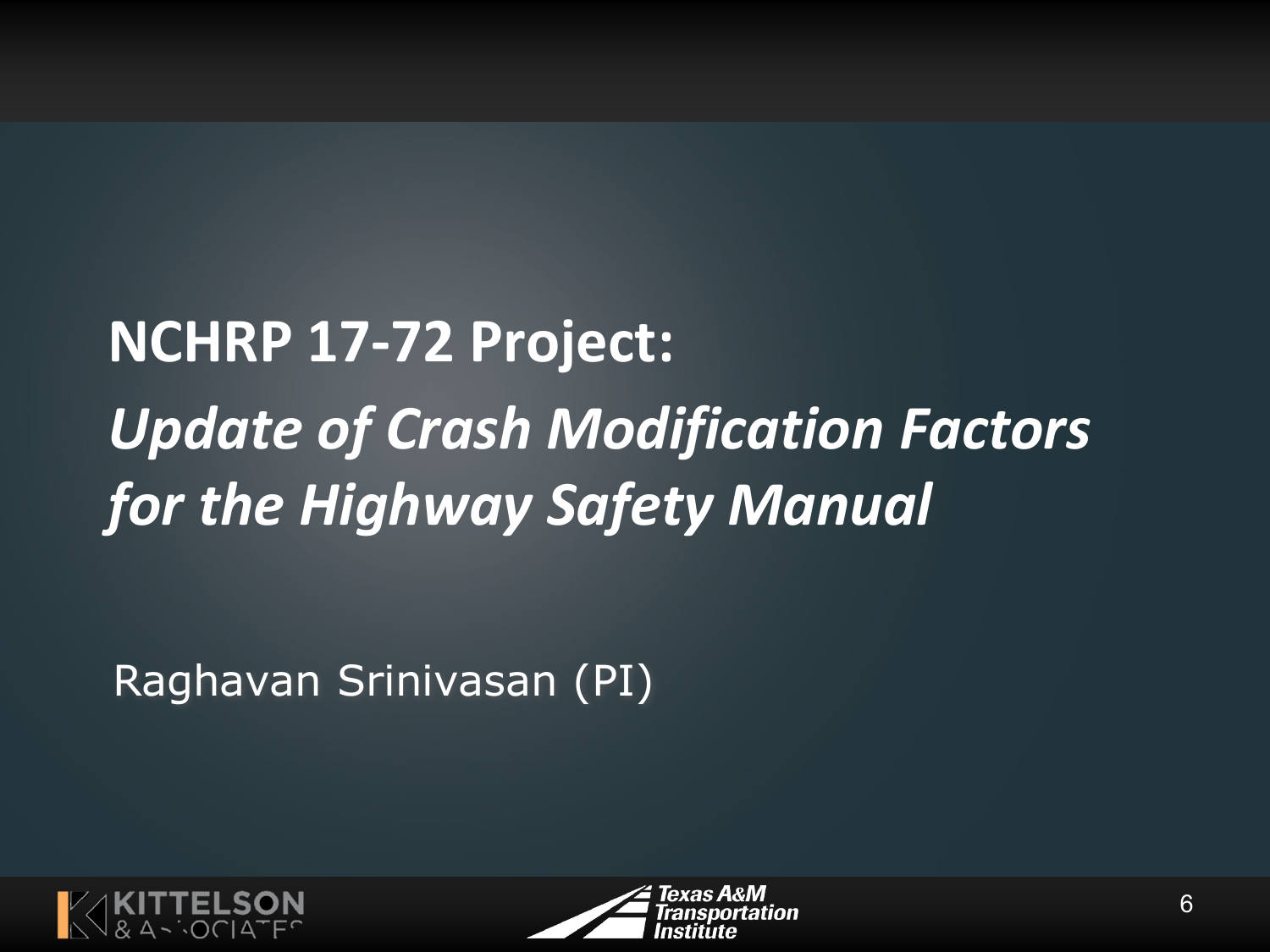# **NCHRP 17-77:**  *Systemic Safety Improvements*

Darren Torbic (PI)



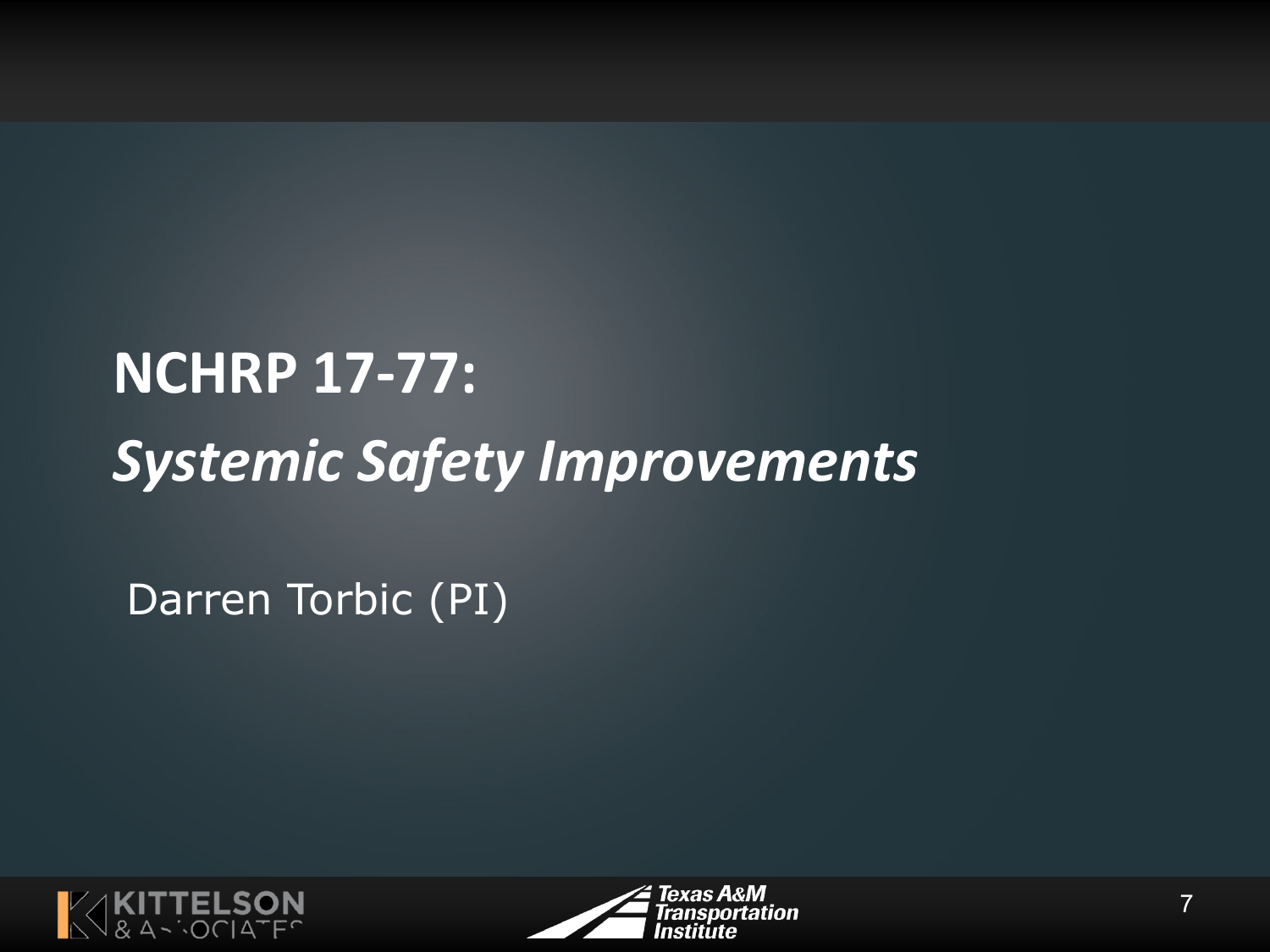#### **NCHRP 17-84:**

## *Incorporating Bicycle and Pedestrian Methodologies into the HSM2*

Darren Torbic (PI)



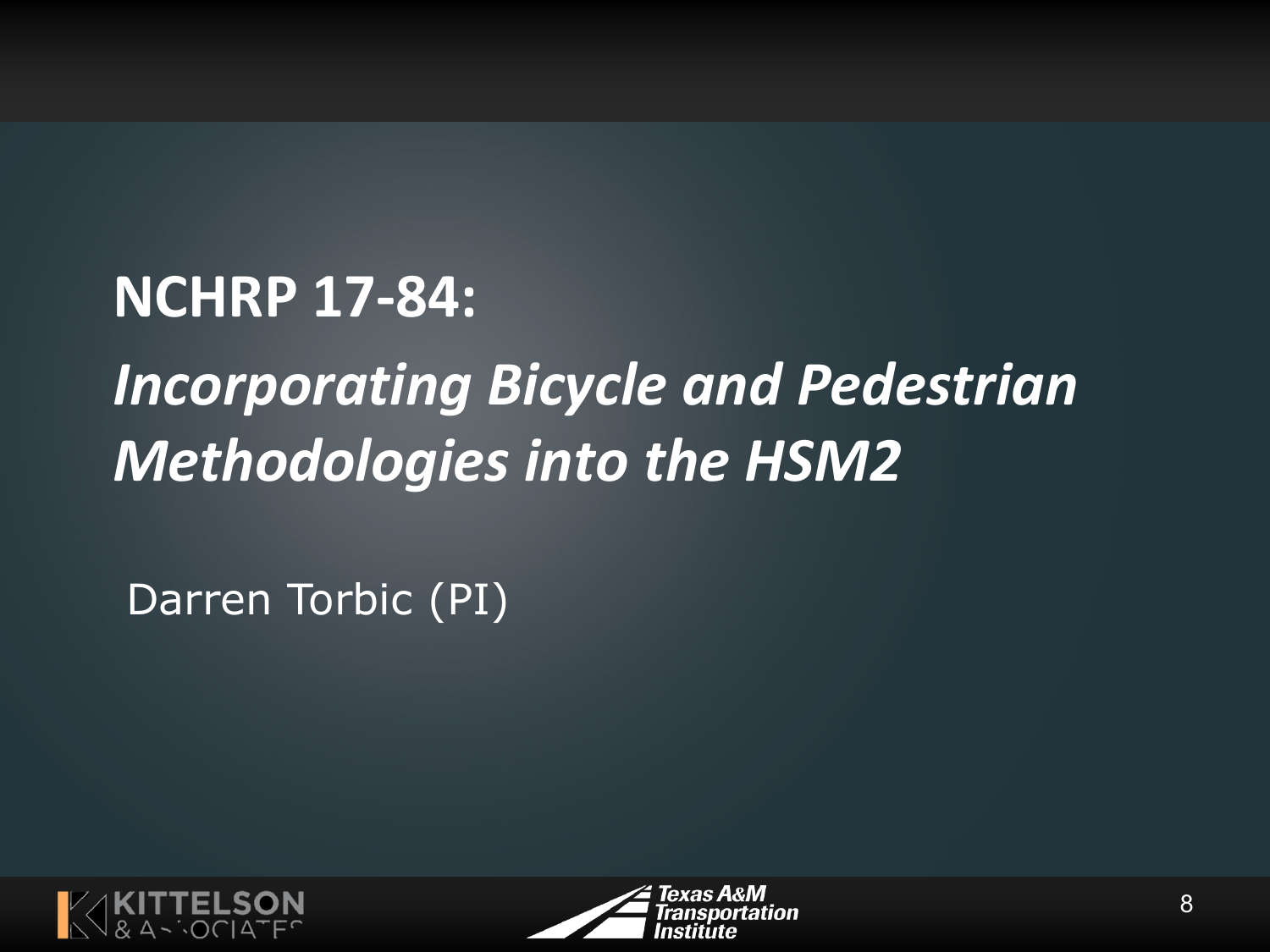# **HSM2 CONTENT**





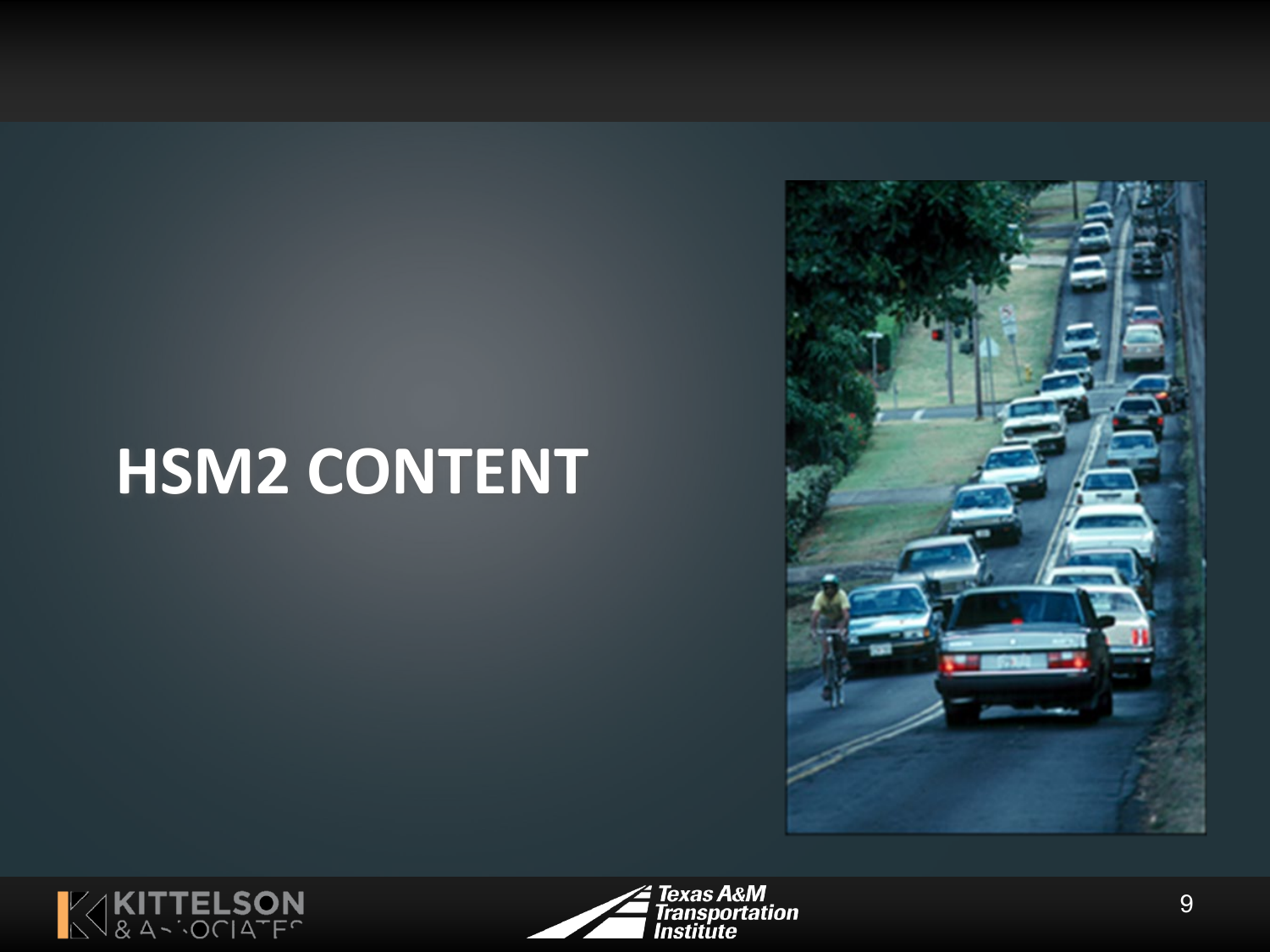## **General Changes for HSM2**

- ▶ Review and Update of All Chapters
- > Enhance the Human Factors Chapter
- **> Clarification in Terminology for CMFs versus** SPF Adjustment Factors
- **Change Format of Example Calculations**
- > Add Sample Problems



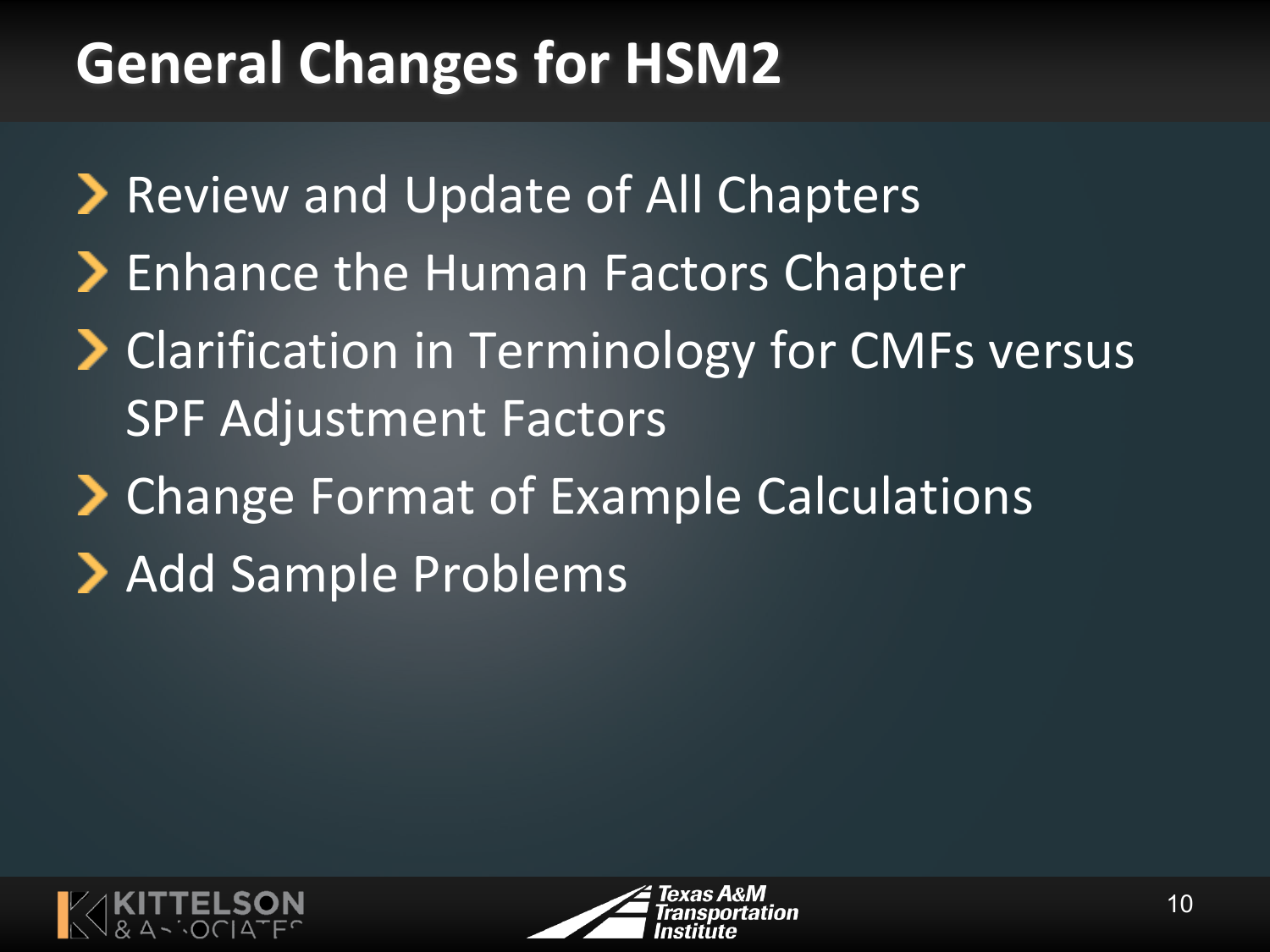#### **Critical Enhancements for HSM2**

- **Incorporate Expanded Information About** Systemic Safety
- > Update of All Existing Safety Performance Functions for Part C
- > Expand Bicycle and Pedestrian Content
- > Add New SPF Information including Roundabouts, One-way Urban Arterials, and 6-Lane Urban Arterials



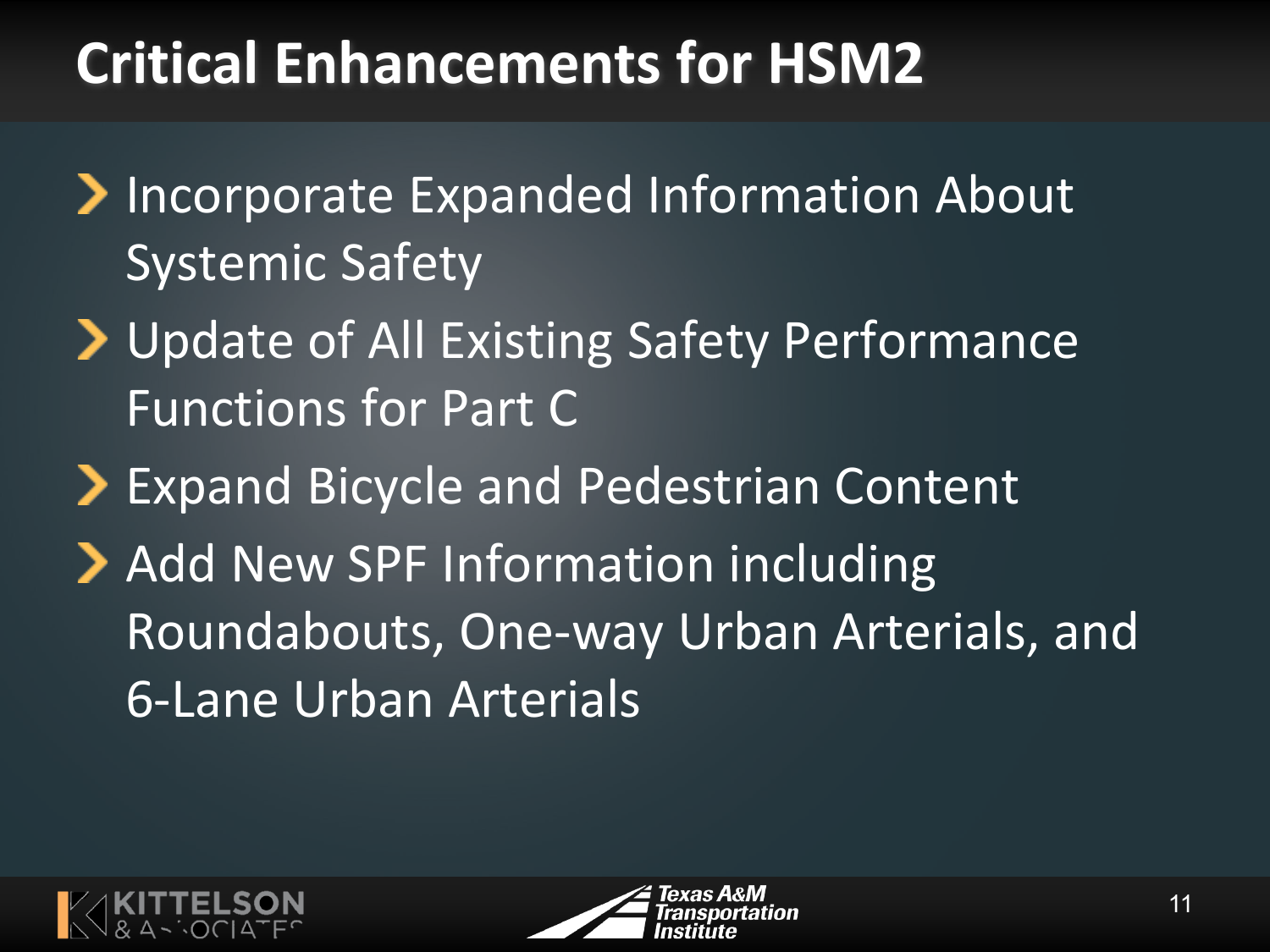## **Critical Enhancements for HSM2 (cont.)**

**Elevate Calibration from Appendix to Chapter** > Elevate Weighting Procedure (EB Method) Completely Revise Part D (CMF) Content



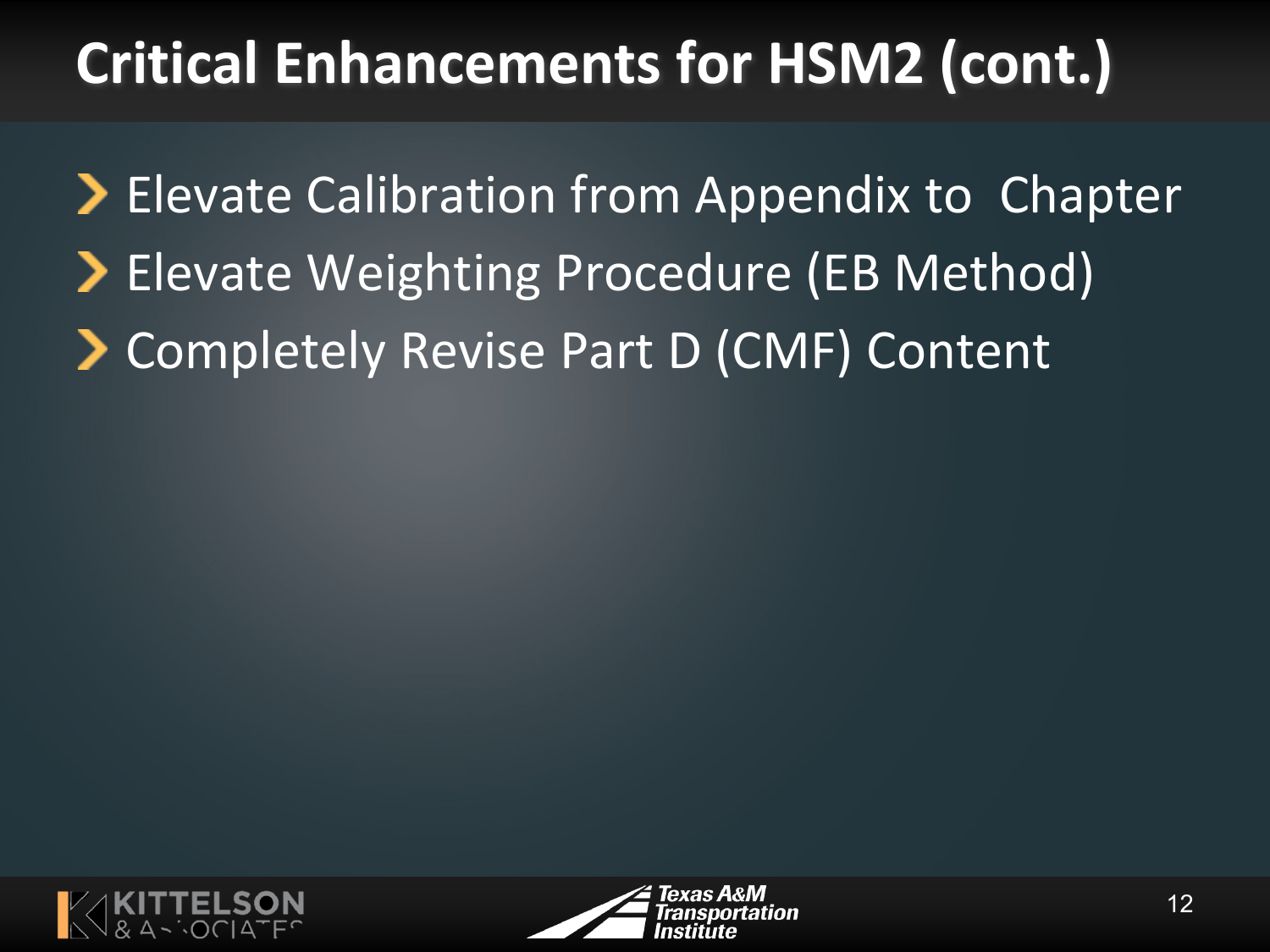#### **HSM2 Content**

| <b>Volume</b>           | Part         | <b>Description</b>                                                                                                                                                                                                                                                                                                                                                                                          |
|-------------------------|--------------|-------------------------------------------------------------------------------------------------------------------------------------------------------------------------------------------------------------------------------------------------------------------------------------------------------------------------------------------------------------------------------------------------------------|
| $\mathbf{1}$            | $\mathbf{A}$ | <b>Introduction</b><br>$\bullet$<br><b>Human Factors</b><br>$\bullet$<br><b>Fundamentals</b><br>$\bullet$                                                                                                                                                                                                                                                                                                   |
| 1                       | B            | <b>Safety Management Process (including network</b><br>$\bullet$<br>screening, diagnosis, economic assessment, etc.)                                                                                                                                                                                                                                                                                        |
| $\overline{2}$          | $\mathsf{C}$ | <b>Safety Performance and SPFs for:</b><br><b>Rural Two-Lane Highways</b><br>$\bullet$<br><b>Rural Multilane Highways</b><br>$\bullet$<br>Urban and Suburban Arterials (including one-way and 6-<br>lane arterials)<br><b>Freeways, Interchanges, and Terminal Intersections</b><br>$\bullet$<br><b>Enhanced Intersection Content</b><br>$\bullet$<br><b>Bicycle and Pedestrian Facilities</b><br>$\bullet$ |
| $\overline{\mathbf{3}}$ | D            | <b>Crash Modification Factors (How to Develop, Select, and</b><br><b>Apply CMFs)</b>                                                                                                                                                                                                                                                                                                                        |
| <b>TBD</b>              | <b>TBD</b>   | <b>Systemic Safety, Calibration Chapter, EB Procedure</b>                                                                                                                                                                                                                                                                                                                                                   |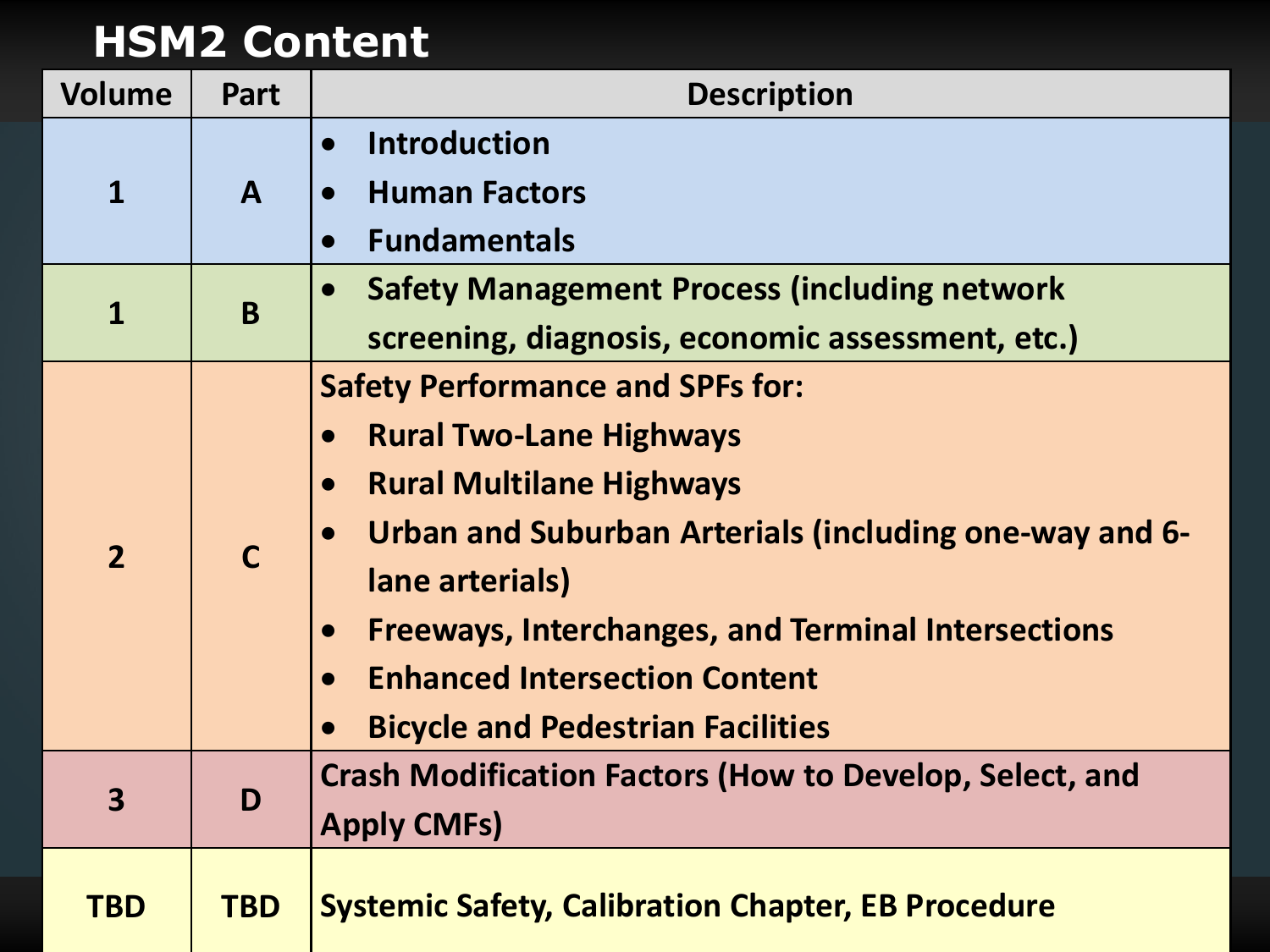# Schedule



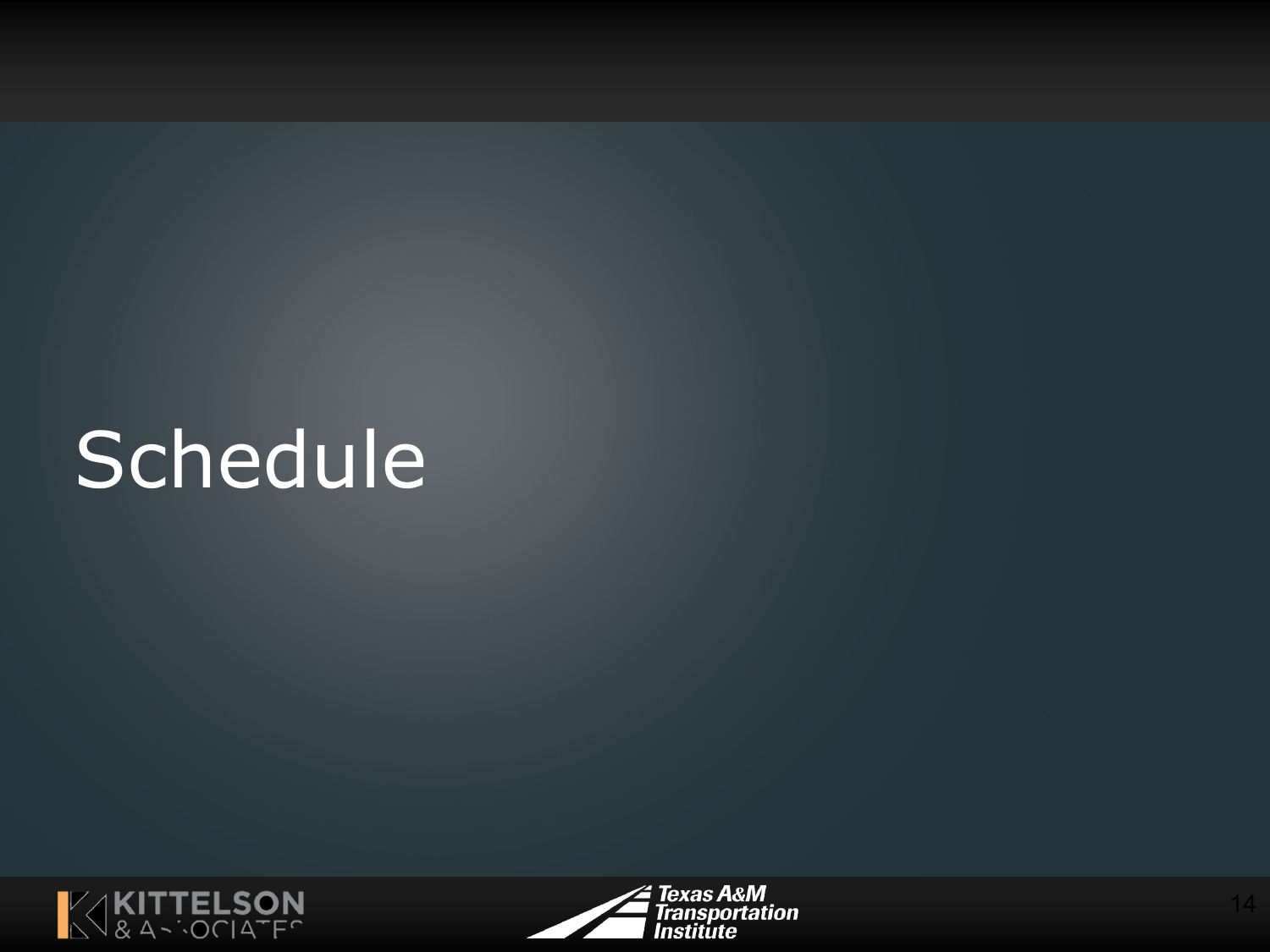## **Closely Monitoring Active Research**

- Critical Research Activities Ending in 2019
- HSM2 Production Effort Late 2019 (or early 2020)
- Document Belongs to AASHTO so then must undergo Balloting